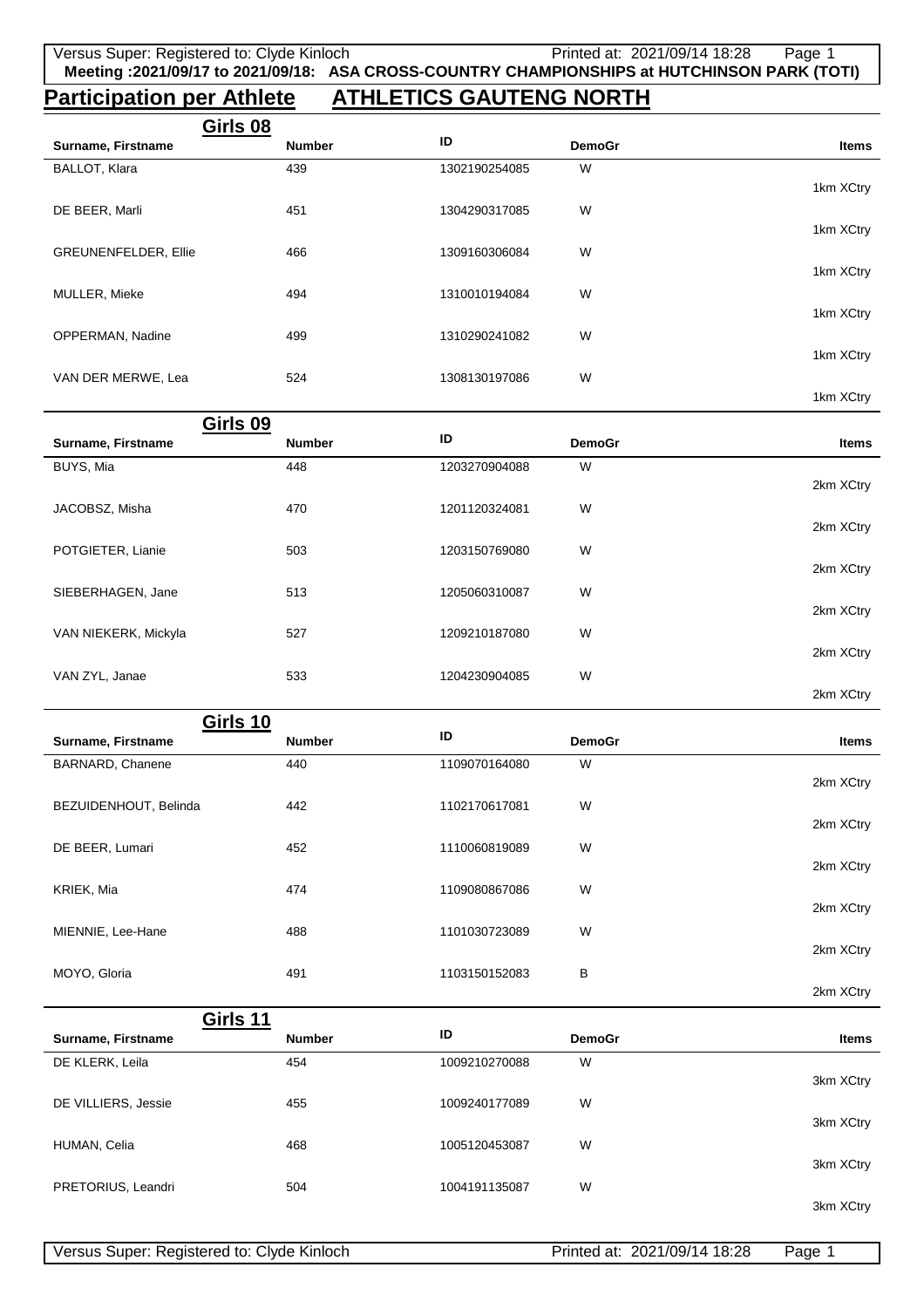| Versus Super: Registered to: Clyde Kinloch |               |               |               | Printed at: 2021/09/14 18:28<br>Page 2<br>Meeting: 2021/09/17 to 2021/09/18: ASA CROSS-COUNTRY CHAMPIONSHIPS at HUTCHINSON PARK (TOTI) |
|--------------------------------------------|---------------|---------------|---------------|----------------------------------------------------------------------------------------------------------------------------------------|
| VAN DER WESTHUIZEN, Lane                   | 526           | 1002151083081 | W             | 3km XCtry                                                                                                                              |
| VAN NIEKERK, Niane                         | 528           | 1007020259085 | W             | 3km XCtry                                                                                                                              |
| <b>Girls 12</b>                            |               |               |               |                                                                                                                                        |
| Surname, Firstname                         | <b>Number</b> | ID            | <b>DemoGr</b> | Items                                                                                                                                  |
| DE VILLIERS, Line                          | 456           | 0908040218087 | W             | 3km XCtry                                                                                                                              |
| DE WET, Kaela                              | 459           | 0905050495082 | W             | 3km XCtry                                                                                                                              |
| PRINSLOO, Ane                              | 506           | 0907150440085 | W             | 3km XCtry                                                                                                                              |
| SLABBERT, Veani                            | 515           | 0903090642088 | W             |                                                                                                                                        |
| VAN NIEKERK, Rozellin                      | 529           | 0905260319082 | W             | 3km XCtry                                                                                                                              |
| VAN SCHALKWYK, Jana                        | 530           | 0905290208081 | W             | 3km XCtry                                                                                                                              |
|                                            |               |               |               | 3km XCtry                                                                                                                              |
| <b>Girls 13</b><br>Surname, Firstname      | Number        | ID            | <b>DemoGr</b> | Items                                                                                                                                  |
| BOTHA, Leandri                             | 445           | 0803100230082 | W             | 3km XCtry                                                                                                                              |
| DIRKSE VAN SCHALKWYK, Elri                 | 461           | 0808290291083 | W             | 3km XCtry                                                                                                                              |
| MAARTENS, Lene                             | 481           | 0809181004080 | W             | 3km XCtry                                                                                                                              |
| NEL, Izelle                                | 495           | 0803270180083 | W             |                                                                                                                                        |
| NIEMANN, Kaylen                            | 497           | 0807150268082 | W             | 3km XCtry                                                                                                                              |
| SMITH, Luhane                              | 517           | 0807220226086 | W             | 3km XCtry                                                                                                                              |
|                                            |               |               |               | 3km XCtry                                                                                                                              |
| <b>Girls 14</b><br>Surname, Firstname      | <b>Number</b> | ID            | <b>DemoGr</b> | <b>Items</b>                                                                                                                           |
| DE JAGER, Lize                             | 453           | 0703030129081 | W             |                                                                                                                                        |
| DE WAAL, Luca                              | 457           | 0708190393080 | W             | 4km XCtry                                                                                                                              |
| KRUGER, Elri                               | 476           | 0710230589085 | W             | 4km XCtry                                                                                                                              |
|                                            |               |               |               | 4km XCtry                                                                                                                              |
| LE ROUX, Elizma                            | 479           | 0711190136087 | W             | 4km XCtry                                                                                                                              |
| MUDUNGWA, Lebogang                         | 492           | 0702100289082 | В             | 4km XCtry                                                                                                                              |
| PIENAAR, Jasmen                            | 501           | 0706261566089 | W             | 4km XCtry                                                                                                                              |
| <b>Girls 15</b>                            |               |               |               |                                                                                                                                        |
| Surname, Firstname                         | <b>Number</b> | ID            | <b>DemoGr</b> | Items                                                                                                                                  |
| FERREIRA, Dante                            | 464           | 0606230495083 | W             | 4km XCtry                                                                                                                              |
| HLANJWA, Iviwe                             | 467           | 0602260245083 | в             | 4km XCtry                                                                                                                              |
| JACOBS, Izandri                            | 469           | 0612120290087 | W             | 4km XCtry                                                                                                                              |
| Versus Super: Registered to: Clyde Kinloch |               |               |               | Printed at: 2021/09/14 18:28<br>Page 2                                                                                                 |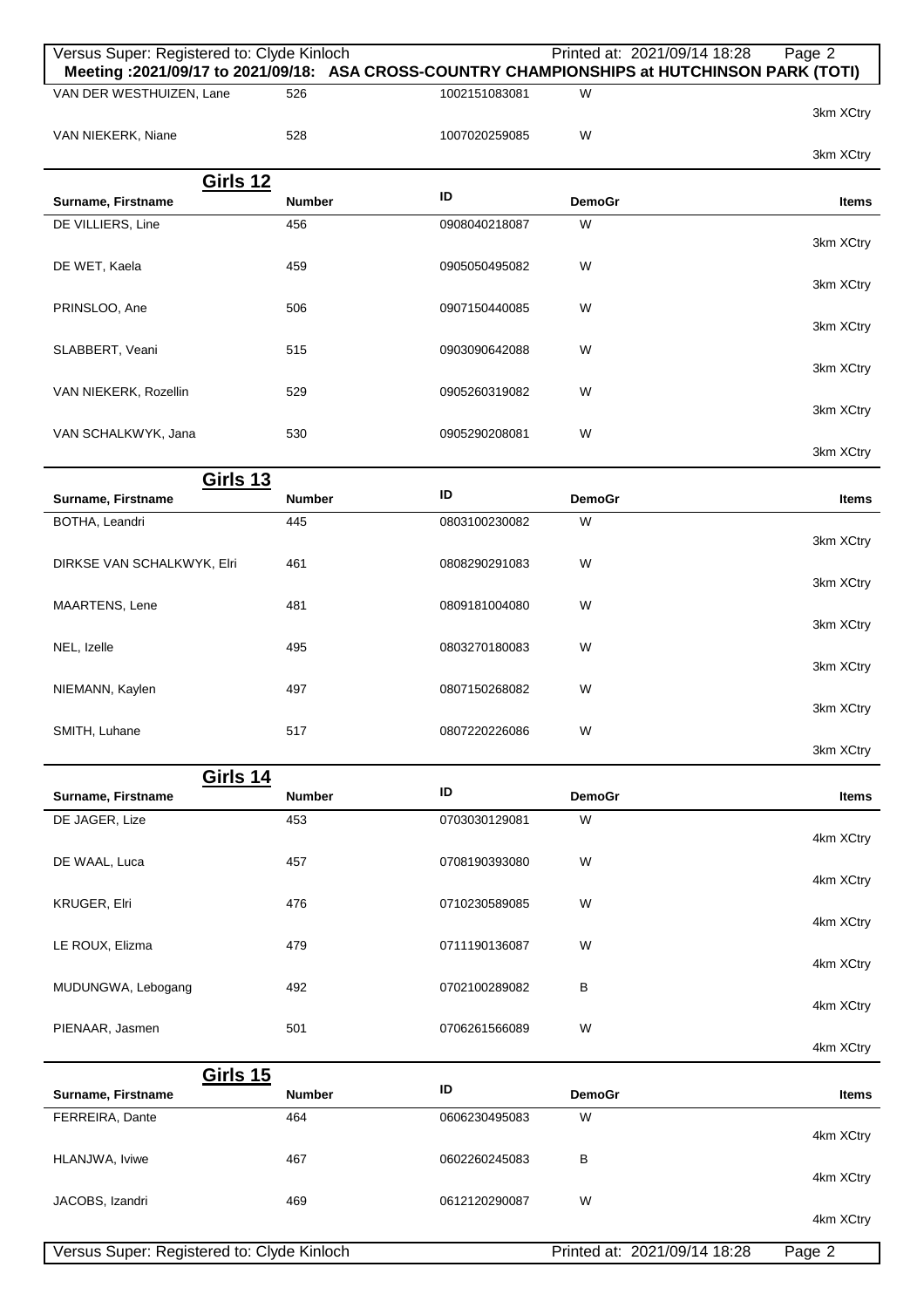| Versus Super: Registered to: Clyde Kinloch<br>Meeting : 2021/09/17 to 2021/09/18: ASA CROSS-COUNTRY CHAMPIONSHIPS at HUTCHINSON PARK (TOTI) |               |               | Printed at: 2021/09/14 18:28 | Page 3       |
|---------------------------------------------------------------------------------------------------------------------------------------------|---------------|---------------|------------------------------|--------------|
| JORDAAN, Mart-Mari                                                                                                                          | 473           | 0603160598083 | W                            | 4km XCtry    |
| SCHOEMAN, Wiepke                                                                                                                            | 511           | 0606290150089 | W                            | 4km XCtry    |
| SMIT, Liane                                                                                                                                 | 516           | 0601060251084 | W                            | 4km XCtry    |
|                                                                                                                                             |               |               |                              |              |
| <b>Girls 16</b><br>Surname, Firstname                                                                                                       | <b>Number</b> | ID            | <b>DemoGr</b>                | <b>Items</b> |
| DEKKER, Li-Mari                                                                                                                             | 460           | 0512171438082 | W                            |              |
| MAHUVHA, Lulu                                                                                                                               | 482           | 0510240123084 | B                            | 4km XCtry    |
|                                                                                                                                             |               |               |                              | 4km XCtry    |
| MATSHABA, Phemelo                                                                                                                           | 486           | 0504120797080 | B                            | 4km XCtry    |
| NOLTE, Wilmarie                                                                                                                             | 498           | 0510220370082 | W                            |              |
|                                                                                                                                             |               |               |                              | 4km XCtry    |
| PIENAAR, Chloe                                                                                                                              | 500           | 0512270495082 | W                            | 4km XCtry    |
| RADEBE, Paballo                                                                                                                             | 507           | 0504180129082 | B                            |              |
|                                                                                                                                             |               |               |                              | 4km XCtry    |
| <b>Girls 17</b>                                                                                                                             | <b>Number</b> | ID            | <b>DemoGr</b>                | <b>Items</b> |
| Surname, Firstname<br>JECILE, Zimasa                                                                                                        | 472           | 0401191107085 | B                            |              |
|                                                                                                                                             |               |               |                              | 4km XCtry    |
| <b>KRUGER, Helene</b>                                                                                                                       | 477           | 0411140288084 | W                            |              |
| MIENIE, Elme                                                                                                                                | 487           | 0403050219084 | W                            | 4km XCtry    |
|                                                                                                                                             |               |               |                              | 4km XCtry    |
| NGWENYA, Mahlatsi                                                                                                                           | 496           | 0406150617081 | В                            | 4km XCtry    |
| TSHABALALA, Amogelang                                                                                                                       | 522           | 0410040233083 | в                            |              |
|                                                                                                                                             |               |               |                              | 4km XCtry    |
| VAN WYK, Carla                                                                                                                              | 532           | 0408060300089 | W                            | 4km XCtry    |
| <b>Girls 19</b>                                                                                                                             |               |               |                              |              |
| Surname, Firstname                                                                                                                          | <b>Number</b> | ID            | <b>DemoGr</b>                | <b>Items</b> |
| <b>BELL, Kristi</b>                                                                                                                         | 441           | 0205080133080 | W                            | 6km XCtry    |
| GAIT-SMITH, Gabriella                                                                                                                       | 465           | 0310140412084 | W                            |              |
|                                                                                                                                             |               |               |                              | 6km XCtry    |
| KRUGER, Chanelle                                                                                                                            | 475           | 0307040117086 | W                            | 6km XCtry    |
| KRUGER, Izelle                                                                                                                              | 478           | 0307040118084 | W                            |              |
|                                                                                                                                             |               |               |                              | 6km XCtry    |
| MAILUKA, Karabo                                                                                                                             | 483           | 0203170966089 | В                            | 6km XCtry    |
| MOTSENENG, Karabo                                                                                                                           | 490           | 0301215905080 | B                            |              |
|                                                                                                                                             |               | 0311230284086 |                              | 6km XCtry    |
| SHANGE, Nonkululeko                                                                                                                         | 512           |               | B                            | 6km XCtry    |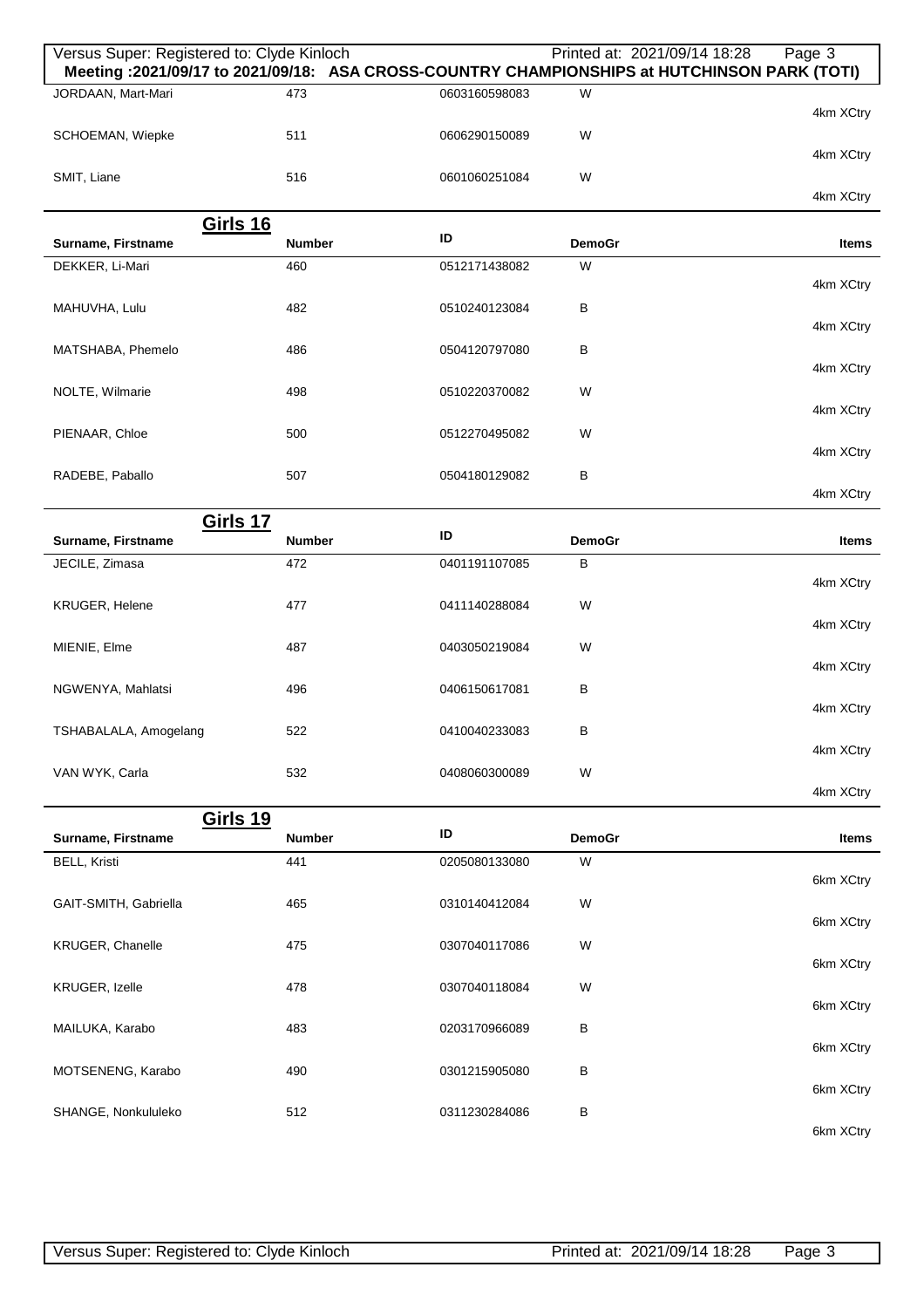## Versus Super: Registered to: Clyde Kinloch Printed at: 2021/09/14 18:28 Page 4 **Meeting :2021/09/17 to 2021/09/18: ASA CROSS-COUNTRY CHAMPIONSHIPS at HUTCHINSON PARK (TOTI)**

| Women 23                  |               |               |               |              |
|---------------------------|---------------|---------------|---------------|--------------|
| Surname, Firstname        | <b>Number</b> | ID            | <b>DemoGr</b> | <b>Items</b> |
| DU TOIT, Nadya            | 462           | 0011240058088 | W             |              |
|                           |               |               |               | 4km XCtry    |
| JANSE VAN RESNBURG, Janie | 471           | 0008090198089 | W             |              |
|                           |               |               |               | 4km XCtry    |
| <b>MULLER, Niene</b>      | 493           | 9901020052080 | W             |              |
|                           |               |               |               | 4km XCtry    |
| POTGIETER, Nadia          | 502           | 0310110115089 | W             |              |
|                           |               |               |               | 4km XCtry    |
| VAN DER MERWE, Jana       | 523           | 0103280050081 | W             |              |
|                           |               |               |               | 4km XCtry    |
| WEITSZ, Simonay           | 535           | 9904260039080 | W             |              |
|                           |               |               |               | 4km XCtry    |

| Women 25                       |               |               |               |                                  |
|--------------------------------|---------------|---------------|---------------|----------------------------------|
| Surname, Firstname             | <b>Number</b> | ID            | <b>DemoGr</b> | <b>Items</b>                     |
| BREYTENBACH, Chantelle         | 446           | 8704180096082 | W             |                                  |
|                                |               |               |               | 4km XCtry                        |
| <b>BROODRYK, Adele</b>         | 447           | 9009200052084 | W             | 10km XCtry                       |
| DE BEER, Jeannie               | 450           | 9604230043085 | W             |                                  |
|                                |               |               |               | 4km XCtry                        |
| LENGWENG, Obakeng              | 480           | 9709120509085 | В             |                                  |
|                                |               |               |               | 4km XCtry                        |
| MALOBA, Beauty                 | 484           | 9405200697086 | B             | 10km XCtry                       |
| MARAIS, Stella                 | 485           | 9211250130089 | W             |                                  |
|                                |               |               |               | 10km XCtry                       |
| MODIBA, Velentia               | 489           | 9602120662081 | B             |                                  |
|                                |               |               |               | 10km XCtry                       |
| REITZ, Marelize                | 508           | 9908180322083 | W             | 10km XCtry                       |
| SWANEPOEL, Elizma              | 518           | 9806190025081 | W             |                                  |
|                                |               |               |               | 4km XCtry                        |
| SWIEGERS, Carina               | 519           | 9505150019080 | W             |                                  |
|                                |               |               |               | 4km XCtry                        |
| <b>THEMANE, Beatrice</b>       | 520           | 0002030563080 | B             | 10km XCtry                       |
| VAN DER WESTHUIZEN, Caelin     | 525           | 9810140030084 | W             |                                  |
|                                |               |               |               | 4km XCtry                        |
| <b>VENTER, Nicole</b>          | 534           | 8312060102085 | W             |                                  |
|                                |               |               |               | 4km XCtry                        |
| Women 35<br>Surname, Firstname | <b>Number</b> | ID            | <b>DemoGr</b> | <b>Items</b>                     |
| BOTHA, Esme                    | 443           | 8203030022083 | W             |                                  |
|                                |               |               |               | 4km XCtry Masters Women 35 to 49 |
| BOTHA, Simone                  | 444           | 8112010009087 | W             |                                  |
|                                |               |               |               | 4km XCtry Masters Women 35 to 49 |
| SCHEFFER, Leilani              | 510           | 8305230100088 | W             | 4km XCtry Masters Women 35 to 49 |
| VAN STADEN, Arline             | 531           | 8401290186081 | W             |                                  |

4km XCtry Masters Women 35 to 49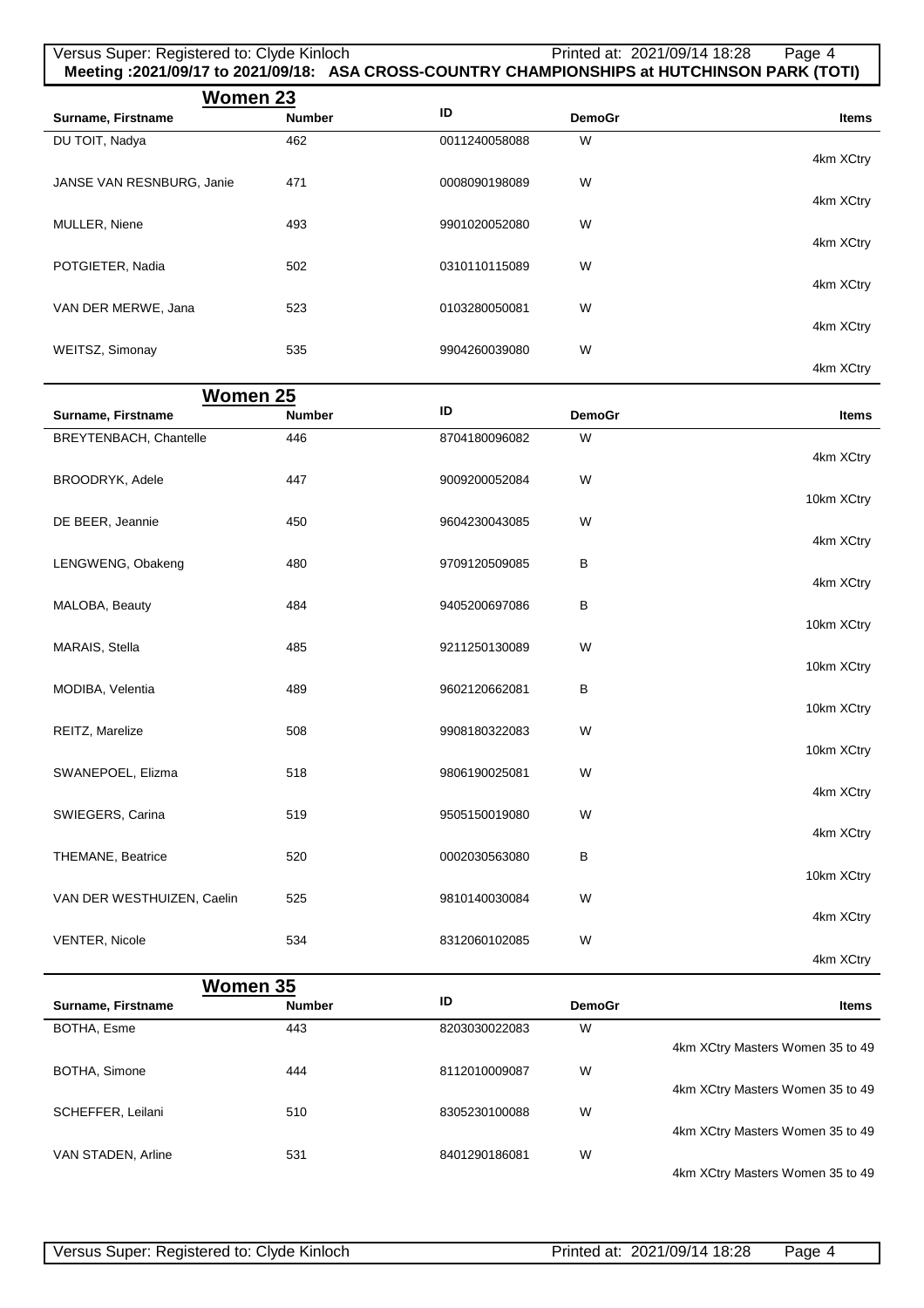#### Versus Super: Registered to: Clyde Kinloch Printed at: 2021/09/14 18:28 Page 5 **Meeting :2021/09/17 to 2021/09/18: ASA CROSS-COUNTRY CHAMPIONSHIPS at HUTCHINSON PARK (TOTI) Women 40 Surname, Firstname ID DemoGraphic identity in the Mumber ID DemoGraphic idens** CLAASEN, Leandri 4km XCtry Masters Women 35 to 49 449 7710040023084 W

| Women 45                                        |                                  |
|-------------------------------------------------|----------------------------------|
|                                                 | 4km XCtry Masters Women 35 to 49 |
| W<br>WILLERING, Alichia<br>536<br>7911070102083 |                                  |
|                                                 | 4km XCtry Masters Women 35 to 49 |
| SKOSANA, Catherine<br>8010110310084<br>в<br>514 |                                  |
| W<br>ROSSOUW, Rika<br>7707180013081<br>509      | 4km XCtry Masters Women 35 to 49 |

|                                  |               |               | טדי ווסווטזי  |                    |
|----------------------------------|---------------|---------------|---------------|--------------------|
| <b>Items</b>                     | <b>DemoGr</b> | ID            | <b>Number</b> | Surname, Firstname |
|                                  | W             | 750901        | 458           | DE WET, Tessa      |
| 4km XCtry Masters Women 35 to 49 |               |               |               |                    |
|                                  | W             | 7305020029084 | 463           | EYBERS, Sunet      |
| 4km XCtry Masters Women 35 to 49 |               |               |               |                    |
|                                  | W             | 7609160058088 | 505           | PRINSLOO, Corne    |
| 4km XCtry Masters Women 35 to 49 |               |               |               |                    |
|                                  | W             | 7201190240082 | 521           | THOMAS, Ronel      |
| 4km XCtry Masters Women 35 to 49 |               |               |               |                    |

|                         | <b>Boys 08</b> |               |               |              |
|-------------------------|----------------|---------------|---------------|--------------|
| Surname, Firstname      | <b>Number</b>  | ID            | <b>DemoGr</b> | <b>Items</b> |
| <b>BOTHA, Nicholaas</b> | 540            | 1305155794086 | W             |              |
|                         |                |               |               | 1km XCtry    |
| FERREIRA, Iw            | 555            | 1304175244081 | W             |              |
|                         |                |               |               | 1km XCtry    |
| FOUCHE, Pierre          | 556            | 1301235215085 | W             |              |
|                         |                |               |               | 1km XCtry    |
| KRIEK, Liam             | 566            | 1301135265084 | W             |              |
|                         |                |               |               | 1km XCtry    |
| OPPERMAN, Ruben-Roy     | 605            | 1310295489084 | W             |              |
|                         |                |               |               | 1km XCtry    |
| VILJOEN, Joshua         | 630            | 1301055524089 | W             |              |

1km XCtry

| <b>Boys 09</b>                             |               |               |               |                              |              |
|--------------------------------------------|---------------|---------------|---------------|------------------------------|--------------|
| Surname, Firstname                         | <b>Number</b> | ID            | <b>DemoGr</b> |                              | <b>Items</b> |
| BESTER, Arno                               | 537           | 1201065228085 | W             |                              |              |
|                                            |               |               |               |                              | 2km XCtry    |
| CLASSEN, Banie                             | 548           | 1207055235089 | W             |                              |              |
|                                            |               |               |               |                              | 2km XCtry    |
| ERASMUS, Kean                              | 554           | 1205045134081 | W             |                              |              |
|                                            |               |               |               |                              | 2km XCtry    |
| VAN DER BIJL, Jc                           | 622           | 1203245096085 | W             |                              |              |
|                                            |               |               |               |                              | 2km XCtry    |
| VAN DER LEEK, Marcel                       | 623           | 1201205304085 | W             |                              |              |
|                                            |               |               |               |                              | 2km XCtry    |
| VAN DER MERWE, Willem Petrus               | 625           | 1206195326089 | W             |                              |              |
|                                            |               |               |               |                              | 2km XCtry    |
| <b>Boys 10</b>                             |               |               |               |                              |              |
| Surname, Firstname                         | <b>Number</b> | ID            | <b>DemoGr</b> |                              | <b>Items</b> |
| BOTHA, Nicolaas                            | 541           | 1104306059089 | W             |                              |              |
|                                            |               |               |               |                              | 2km XCtry    |
| CLAASEN, Ruben                             | 547           | 1102165273080 | W             |                              |              |
|                                            |               |               |               |                              | 2km XCtry    |
| Versus Super: Registered to: Clyde Kinloch |               |               |               | Printed at: 2021/09/14 18:28 | Page 5       |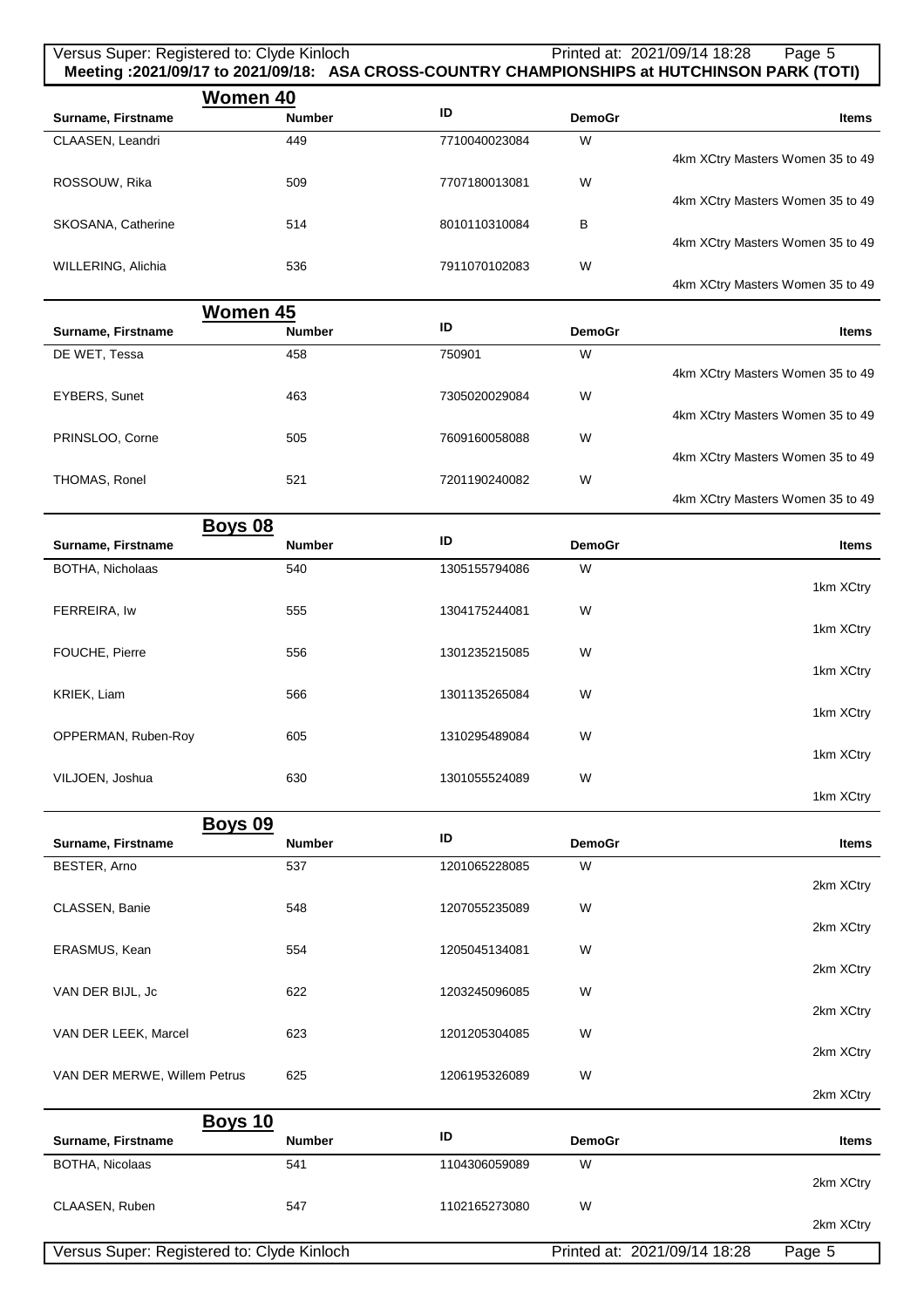| Versus Super: Registered to: Clyde Kinloch |               |               |               | Printed at: 2021/09/14 18:28<br>Page 6<br>Meeting: 2021/09/17 to 2021/09/18: ASA CROSS-COUNTRY CHAMPIONSHIPS at HUTCHINSON PARK (TOTI) |
|--------------------------------------------|---------------|---------------|---------------|----------------------------------------------------------------------------------------------------------------------------------------|
| CRONJE, Tommie                             | 550           | 1104185410080 | W             | 2km XCtry                                                                                                                              |
| KIELBLOCK, Mattias                         | 565           | 1101205141083 | W             |                                                                                                                                        |
| MULLER, Christiaan                         | 598           | 1107265174088 | W             | 2km XCtry                                                                                                                              |
| VAN NIEKERK, Kaleb                         | 626           | 1101125575089 | W             | 2km XCtry                                                                                                                              |
|                                            |               |               |               | 2km XCtry                                                                                                                              |
| <b>Boys 11</b><br>Surname, Firstname       | <b>Number</b> | ID            | <b>DemoGr</b> | <b>Items</b>                                                                                                                           |
| BRITS, Christiaan                          | 545           | 1006305189082 | W             |                                                                                                                                        |
| JACOBS, Janco                              | 558           | 1004285596087 | W             | 3km XCtry                                                                                                                              |
|                                            |               |               |               | 3km XCtry                                                                                                                              |
| LEE, Josh                                  | 568           | 1007145450080 | W             | 3km XCtry                                                                                                                              |
| MALUNGA, Tiisetso                          | 581           | 1001155061085 | в             |                                                                                                                                        |
|                                            |               |               |               | 3km XCtry                                                                                                                              |
| MUNDT, Michael                             | 599           | 1006305543089 | W             | 3km XCtry                                                                                                                              |
| VAN ZYL, Jordan                            | 628           | 1002106144087 | W             |                                                                                                                                        |
|                                            |               |               |               | 3km XCtry                                                                                                                              |
| <b>Boys 12</b><br>Surname, Firstname       | <b>Number</b> | ID            | <b>DemoGr</b> | Items                                                                                                                                  |
| ELS, Emil                                  | 553           | 0901085198082 | W             |                                                                                                                                        |
| GROENEWALD, Rupert                         | 557           | 0902105313081 | W             | 3km XCtry                                                                                                                              |
|                                            |               |               |               | 3km XCtry                                                                                                                              |
| JOUBERT, Henco                             | 560           | 0906125340081 | W             | 3km XCtry                                                                                                                              |
| MOTLHAJWA, Itumueleng                      | 595           | 0903276008088 | В             |                                                                                                                                        |
|                                            |               |               |               | 3km XCtry                                                                                                                              |
| VAN ZYL, Hannu                             | 629           | 0904256325088 | W             | 3km XCtry                                                                                                                              |
| VISSER, Tristan                            | 631           | 0904075763089 | W             |                                                                                                                                        |
|                                            |               |               |               | 3km XCtry                                                                                                                              |
| <b>Boys 13</b><br>Surname, Firstname       | <b>Number</b> | ID            | <b>DemoGr</b> | Items                                                                                                                                  |
| <b>BJORN, Erlank</b>                       | 539           | 0806205197080 | W             |                                                                                                                                        |
|                                            |               |               |               | 4km XCtry                                                                                                                              |
| BRENKMAN, Zian                             | 542           | 0806255051088 | W             | 4km XCtry                                                                                                                              |
| BREYTENBACH, Waldo                         | 543           | 0804115278082 | W             |                                                                                                                                        |
| MARITZ, Jm                                 | 583           | 0804245216085 | W             | 4km XCtry                                                                                                                              |
|                                            |               |               |               | 4km XCtry                                                                                                                              |
| MSIBI, Tshegofatso                         | 597           | 0802185935086 | В             | 4km XCtry                                                                                                                              |
| ROSSOUW, lysis                             | 610           | 0808075254082 | W             |                                                                                                                                        |
|                                            |               |               |               | 4km XCtry                                                                                                                              |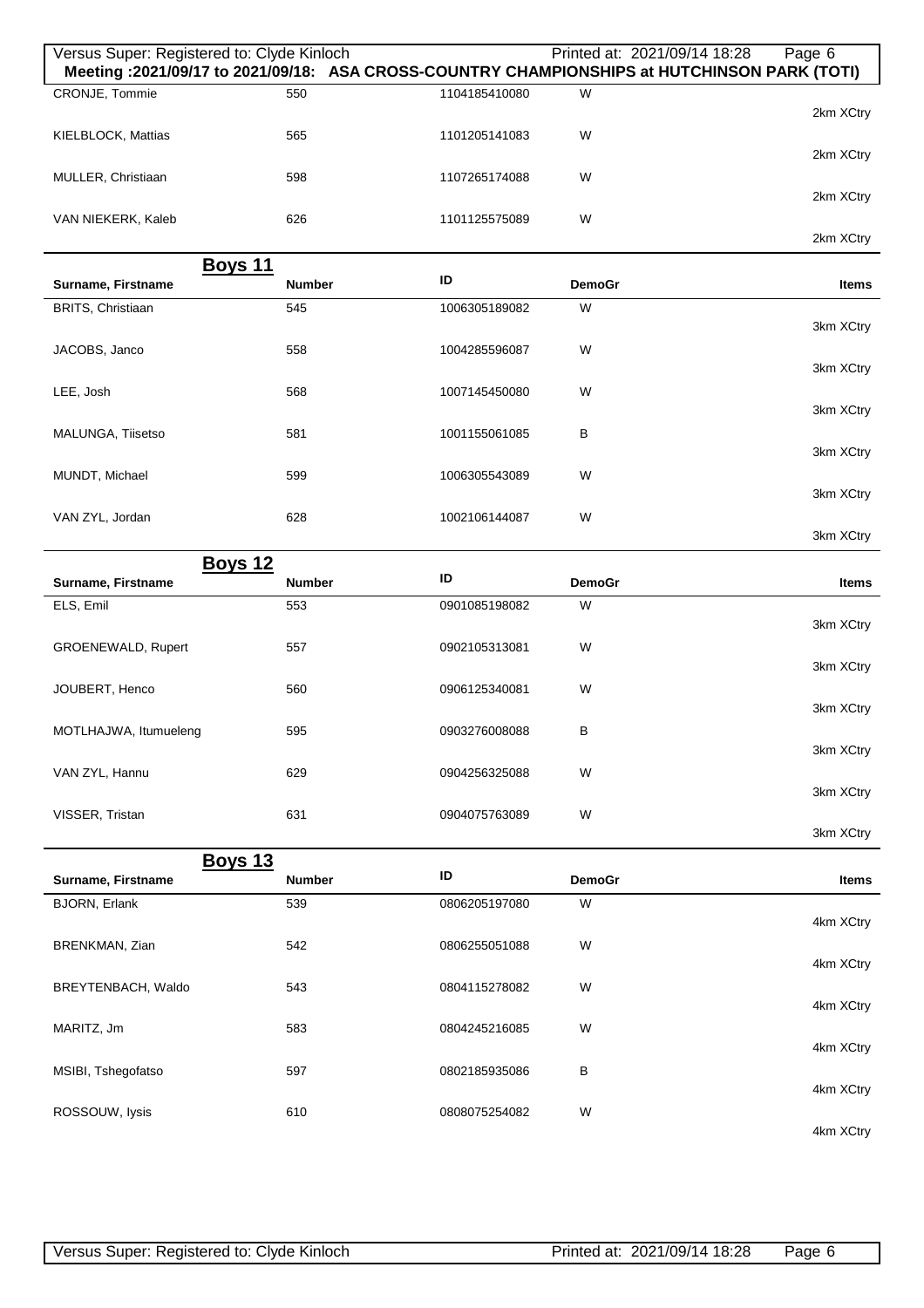| Versus Super: Registered to: Clyde Kinloch |               |               | Printed at: 2021/09/14 18:28<br>Meeting :2021/09/17 to 2021/09/18: ASA CROSS-COUNTRY CHAMPIONSHIPS at HUTCHINSON PARK (TOTI) | Page 7              |
|--------------------------------------------|---------------|---------------|------------------------------------------------------------------------------------------------------------------------------|---------------------|
| <u>Boys 14</u><br>Surname, Firstname       | <b>Number</b> | ID            | <b>DemoGr</b>                                                                                                                | <b>Items</b>        |
| <b>BRITS, Marcel</b>                       | 544           | 0712045291085 | W                                                                                                                            |                     |
|                                            |               |               |                                                                                                                              | 4km XCtry           |
| COETZER, Ricco                             | 549           | 0706045100080 | W                                                                                                                            | 4km XCtry           |
| RAATH, Dante                               | 607           | 0701165680089 | W                                                                                                                            |                     |
|                                            |               |               |                                                                                                                              | 4km XCtry           |
| <b>SCHEEPERS, Francois</b>                 | 612           | 0708205926080 | W                                                                                                                            | 4km XCtry           |
| SCHOOMBEE, Gordon                          | 613           | 0702125283086 | W                                                                                                                            |                     |
|                                            |               |               |                                                                                                                              | 4km XCtry           |
| TSHIVULA, Tshepang                         | 621           | 0702195062089 | в                                                                                                                            | 4km XCtry           |
| <b>Boys 15</b>                             |               |               |                                                                                                                              |                     |
| Surname, Firstname                         | <b>Number</b> | ID            | <b>DemoGr</b>                                                                                                                | <b>Items</b>        |
| DE VILLIERS, Cilliers                      | 551           | 0601175319081 | W                                                                                                                            | 4km XCtry           |
| MABE, Sam                                  | 572           | 0606076186083 | В                                                                                                                            |                     |
|                                            |               |               |                                                                                                                              | 4km XCtry           |
| MACUACUA, Matthews                         | 574           | 0602166383086 | B                                                                                                                            | 4km XCtry           |
| MBESI, Samkelo                             | 587           | 0607215532083 | В                                                                                                                            |                     |
|                                            |               |               |                                                                                                                              | 4km XCtry           |
| ROELOFSE, Johann                           | 609           | 0603205138085 | W                                                                                                                            | 4km XCtry           |
| VAN WYK, Stephan                           | 627           | 0607106412085 | W                                                                                                                            |                     |
|                                            |               |               |                                                                                                                              | 4km XCtry           |
| <b>Boys 16</b><br>Surname, Firstname       | <b>Number</b> | ID            | <b>DemoGr</b>                                                                                                                | <b>Items</b>        |
| MABOTE, Bokang                             | 573           | 0502126208086 | В                                                                                                                            |                     |
| MAKOLOMAKWA, Sifiso                        | 579           | 0510025594084 | В                                                                                                                            | 6km XCtry           |
|                                            |               |               |                                                                                                                              | 6km XCtry           |
| MAROPOLENG, Segwatlha                      | 584           | 0509305089088 | в                                                                                                                            | 6km XCtry           |
| MKUMBENI, Mpumi                            | 589           | 0506065373083 | В                                                                                                                            |                     |
|                                            |               |               |                                                                                                                              | 6km XCtry           |
| MOTHLABEDI, Karabo                         | 594           | 0501205028081 | В                                                                                                                            | 6km XCtry           |
| SHIRINDI, Johannes                         | 617           | 0501055718080 | В                                                                                                                            |                     |
|                                            |               |               |                                                                                                                              | 6km XCtry           |
| <b>Boys 17</b>                             | <b>Number</b> | ID            | <b>DemoGr</b>                                                                                                                | <b>Items</b>        |
| Surname, Firstname<br>KRUGER, Reece        | 567           | 0409135278087 | W                                                                                                                            |                     |
|                                            |               |               |                                                                                                                              | 6km XCtry           |
| LOUW, Hannes                               | 571           | 0404245108083 | W                                                                                                                            |                     |
| MAHLANGU, Jabu                             | 576           | 0408215904082 | в                                                                                                                            | 6km XCtry           |
|                                            |               |               |                                                                                                                              | 6km XCtry           |
| REES, Garrick                              | 608           | 0409115111083 | W                                                                                                                            | 6km XCtry           |
| RYBNIKAR, Ronin                            | 611           | 0406145173083 | W                                                                                                                            |                     |
|                                            |               |               |                                                                                                                              | 6km XCtry           |
| Versus Super: Registered to: Clyde Kinloch |               |               | Printed at: 2021/09/14 18:28                                                                                                 | Page $\overline{7}$ |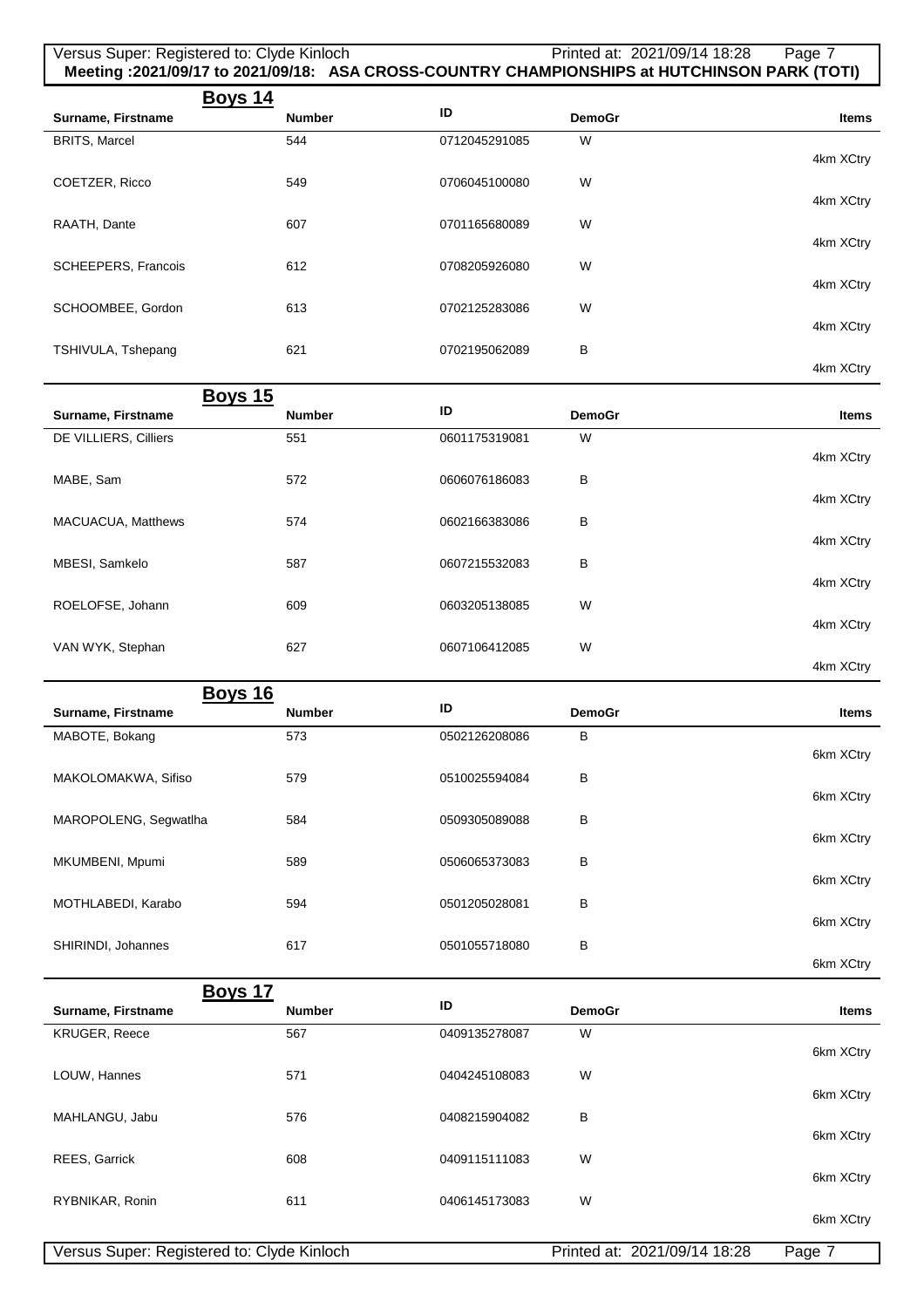## Versus Super: Registered to: Clyde Kinloch Printed at: 2021/09/14 18:28 Page 8 **Meeting :2021/09/17 to 2021/09/18: ASA CROSS-COUNTRY CHAMPIONSHIPS at HUTCHINSON PARK (TOTI)**

| ZUKULU, Rowan       | 632           | 0407235820088 | в             |              |
|---------------------|---------------|---------------|---------------|--------------|
|                     |               |               |               | 6km XCtry    |
| <b>Boys 19</b>      |               |               |               |              |
| Surname, Firstname  | <b>Number</b> | ID            | <b>DemoGr</b> | <b>Items</b> |
| KHOZA, Sipesihle    | 564           | 0304256021080 | в             |              |
|                     |               |               |               | 8km XCtry    |
| LOUBSER, Migael     | 570           | 0204125092088 | W             |              |
|                     |               |               |               | 8km XCtry    |
| MAILA, Lucky        | 577           | 0303065679084 | B             |              |
|                     |               |               |               | 8km XCtry    |
| MAJA, Kabelo        | 578           | 0305245818086 | В             | 8km XCtry    |
|                     |               |               |               |              |
| MONYEBODI, Kgadi    | 592           | 0207315569088 | в             | 8km XCtry    |
| VAN DER MERWE, Niel | 624           | 0312045117081 | W             |              |
|                     |               |               |               | 8km XCtry    |
| <b>Men 23</b>       |               |               |               |              |
| Surname, Firstname  | <b>Number</b> | ID            | <b>DemoGr</b> |              |
|                     |               |               |               |              |
|                     |               |               |               | <b>Items</b> |
| BEUKES, Caleb       | 538           | 0001215071083 | W             |              |
|                     | 552           | 0204055083081 | W             | 4km XCtry    |
| DU PLESSIS, Edmund  |               |               |               | 4km XCtry    |
| KAGISWA, Don        | 561           | 0008076448268 | B             |              |
|                     |               |               |               | 4km XCtry    |
| OBERHOLZER, Stefan  | 604           | 0105175057089 | W             |              |
|                     |               |               |               | 4km XCtry    |
| SCOTT, Claiven      | 614           | 0203235278082 | W             |              |
|                     |               |               |               | 4km XCtry    |
| SWART, Christopher  | 618           | 0004195165081 | W             |              |
| <b>Men 25</b>       |               |               |               | 4km XCtry    |

| Surname, Firstname      | <b>Number</b> | ID            | <b>DemoGr</b> | <b>Items</b>          |
|-------------------------|---------------|---------------|---------------|-----------------------|
| CHOKOE, Lesiba          | 546           | 9503165433081 | B             | 4km XCtry             |
| KEKANA, Milton          | 562           | 9510035780088 | $\, {\bf B}$  | 10km XCtry            |
| <b>KGADIMA, Collins</b> | 563           | 9801185480086 | В             | 10km XCtry            |
| MAGWAI, Reghen          | 575           | 9112126324080 | B             | 10km XCtry            |
| MASEMOLA, Kamogelo      | 585           | 9609126054088 | B             | 10km XCtry            |
| MOKONYANE, Simon        | 590           | 9210165518081 | B             | 10km XCtry            |
| MOKOPANE, Rantso        | 591           | 9408086308083 | $\sf B$       | 4km XCtry, 10km XCtry |
| MOTAUNG, Mpho           | 593           | 9406065193088 | B             |                       |
| NKUNA, Thabang          | 602           | 9510095591086 | В             | 4km XCtry             |
| PILANE, Tshegofatso     | 606           | 9809305595089 | B             | 4km XCtry             |
| SEGALAGALA, Tebogo      | 615           | 9301055548088 | B             | 4km XCtry             |
|                         |               |               |               | 4km XCtry             |